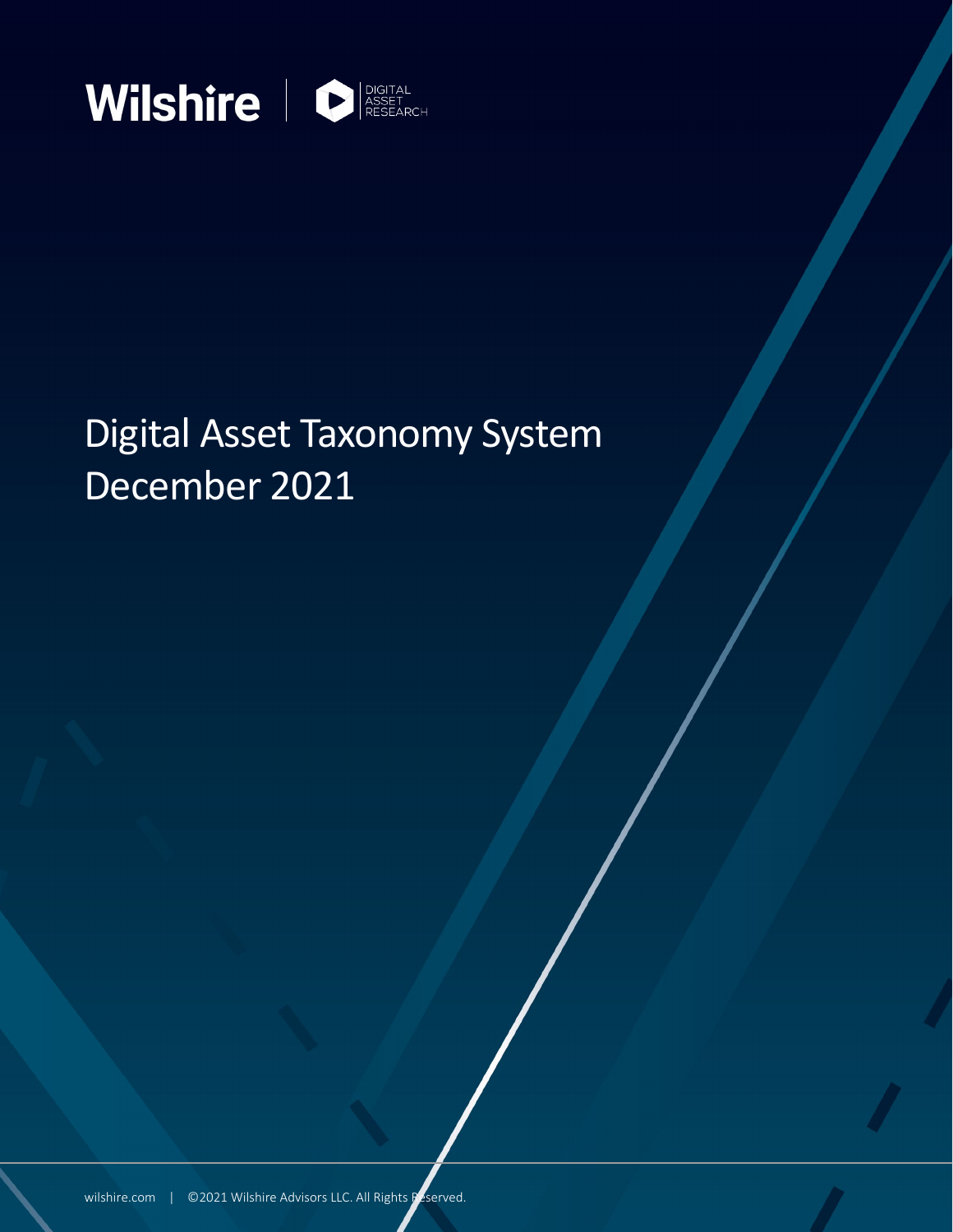## Contents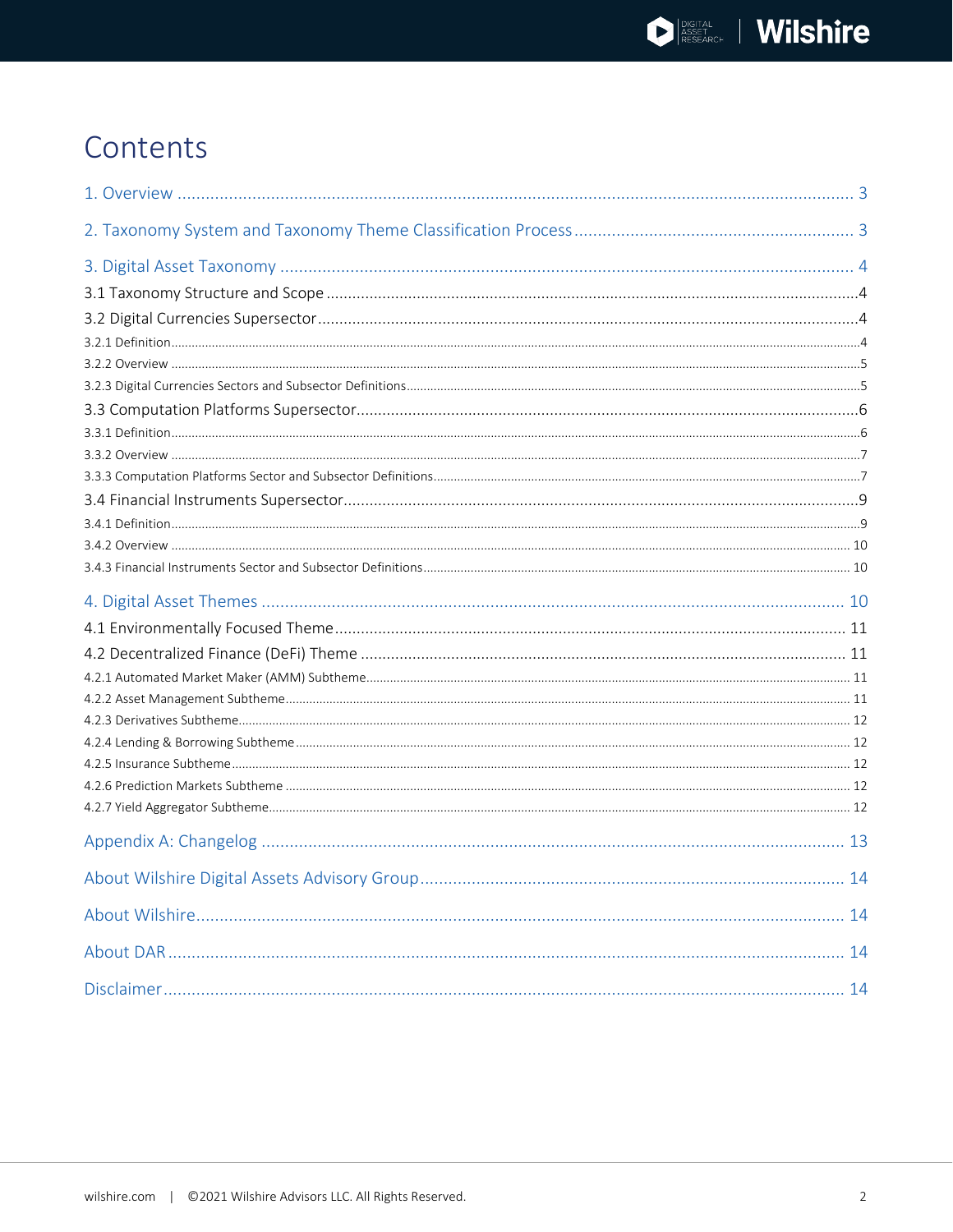## <span id="page-2-0"></span>1. Overview

This document describes the Digital Asset Taxonomy System (DATS), which is a comprehensive methodology for classifying digital assets from industry to subsector based on their functionality or use-case, as well as Digital Asset Taxonomy Themes, which are themes and subthemes in which digital assets are grouped across Industries.

## <span id="page-2-1"></span>2. Taxonomy System and Taxonomy Theme Classification Process

Each classified asset undergoes an in-depth review that is focused on its use case and features to determine its placement in the Taxonomy System and any applicable Taxonomy Themes. The process includes the following:

- 360-degree review of the token by DATS's analysts, including a review of its whitepaper, website, and public code repositories
- Review of publicly available information sources, including industry news, social media sites like Twitter, and sites with user communities like Reddit
- Communication with the project team behind the asset
- Communication with DATS's industry contacts and other private sources to confirm token features and utility
- A review of token activity and associated data using a blockchain explorer and other tools
- Other investigation as may be necessary to understand the asset, its use case(s) or intended use case(s), and how it fits into various digital asset Themes and ecosystems

When the review process for a token is complete, DATS's analysts submit a proposed Taxonomy System classification and applicable Taxonomy Themes to the Wilshire Digital Asset Advisory Group (Advisory Group). The Advisory Group will then review the proposals, and, where appropriate, approve the classification and themes.

Classifications made under DATS are reevaluated quarterly and updated as needed to maintain accuracy. When reevaluating results, the last weekday of the quarters ending in March, June, September, and December serve as the data cut-off date for the review process. Assets may be added to or removed from DATS as a result of the quarterly review.

Digital assets that fall within the top 1000 by market capitalization are reviewed quarterly to determine their classification. Other assets may be considered for inclusion on request.

Note that DATS does not accept compensation from asset or token projects for classification and that all decisions related to DATS are made exclusively by the Advisory Group and based on the requirements outlined in this methodology.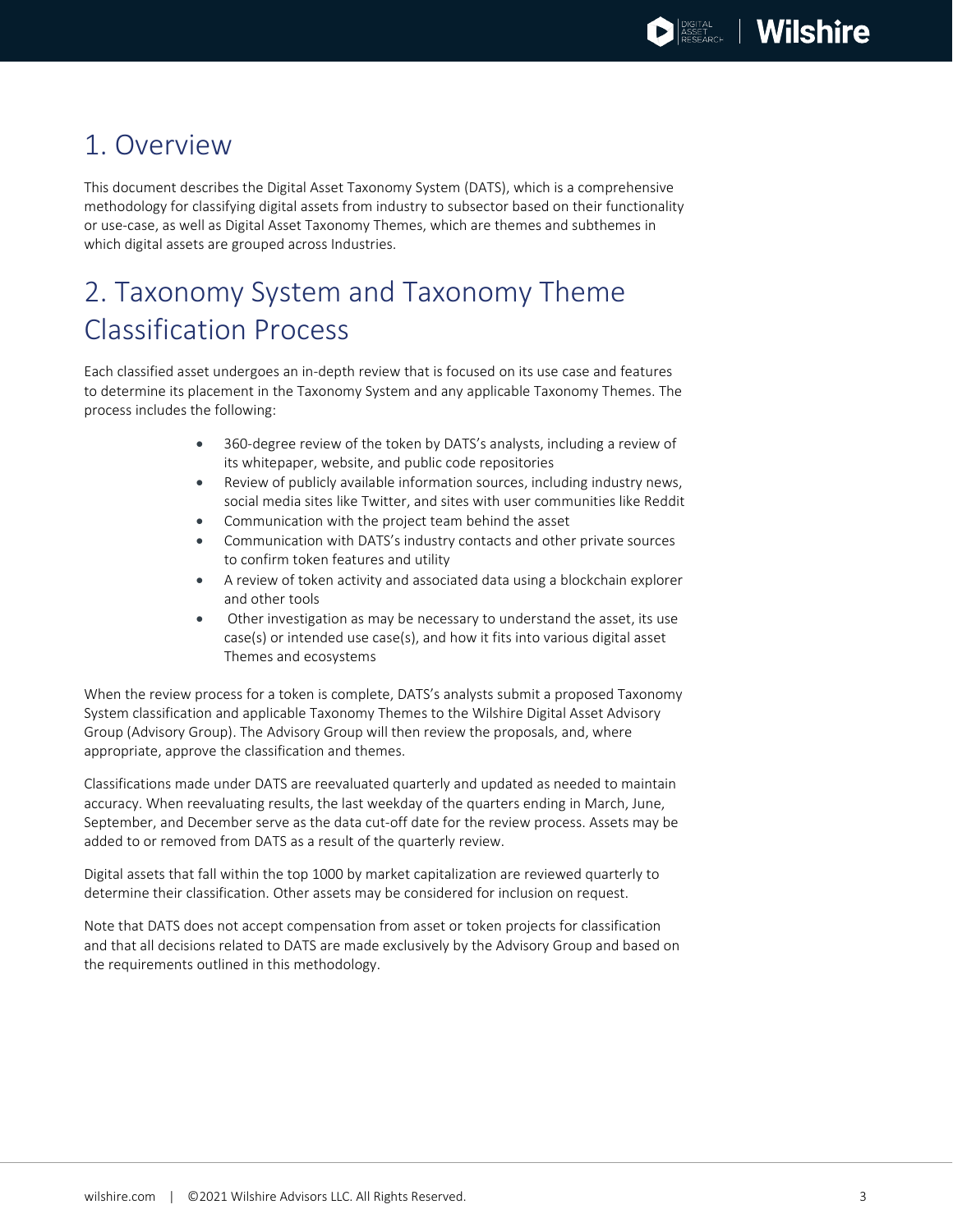## <span id="page-3-0"></span>3. Digital Asset Taxonomy

### <span id="page-3-1"></span>3.1 Taxonomy Structure and Scope

To provide a familiar classification format, DATS's structure follows four resolution tiers: Industry, Supersector, Sector, and Subsector.



**Subsector** 

*Figure 1: Digital Asset Classification Structure*

All assets classified under this taxonomy fall under our definition of the Digital Asset Industry, which includes digital assets that exist within public blockchain networks; private blockchain companies are not included in this taxonomy.

Under the Digital Asset Industry, the taxonomy includes three supersectors – Digital Currencies, Computation Platforms, and Financial Instruments – which are described in subsequent sections.

### <span id="page-3-2"></span>3.2 Digital Currencies Supersector

### <span id="page-3-3"></span>**3.2.1 Definition**

The Digital Currencies Supersector is composed of digital assets whose main objective is to replicate the fundamental functions of money: store of value, medium of exchange, and unit of account.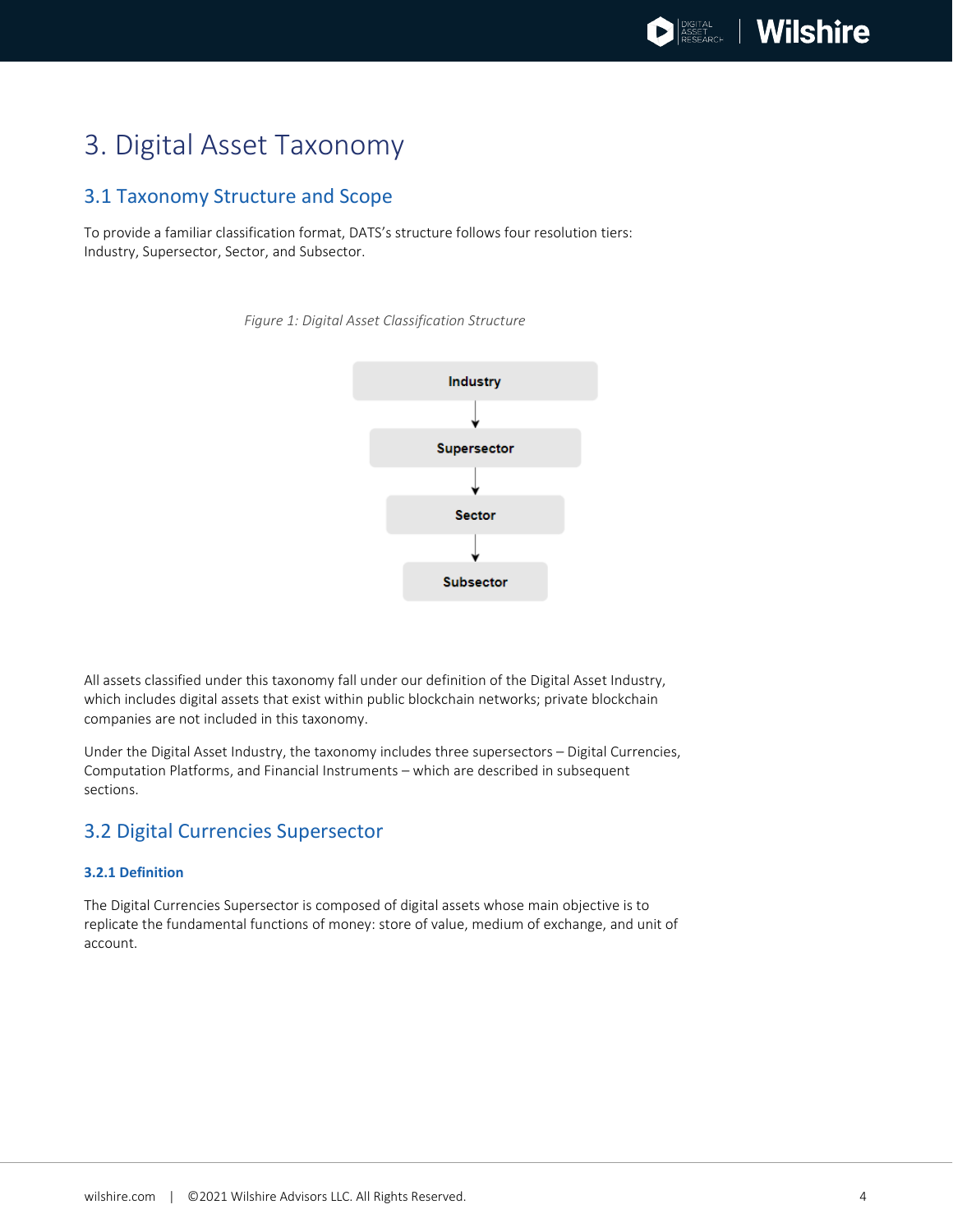

#### <span id="page-4-0"></span>**3.2.2 Overview**



### <span id="page-4-1"></span>3.2.3 Digital Currencies Sectors and Subsector Definitions

| Sector          | Subsector                          | <b>Definition</b>                                                                                                                                                  |
|-----------------|------------------------------------|--------------------------------------------------------------------------------------------------------------------------------------------------------------------|
| General purpose | <b>Standard Monetary Protocols</b> | Digital currency protocols intended to be used as money<br>and bound by algorithmic money issuance.                                                                |
|                 | Retail Payments & Point of Sale    | Projects pursuing compatibility with existing payment<br>infrastructure through debit or credit cards and specialized<br>Point-of-Sale software<br>and hardware.   |
|                 | Gas Fee Tokens                     | Currencies designed to be solely used as payment for<br>transaction and computational fees in networks where a<br>secondary token is used as a medium of exchange. |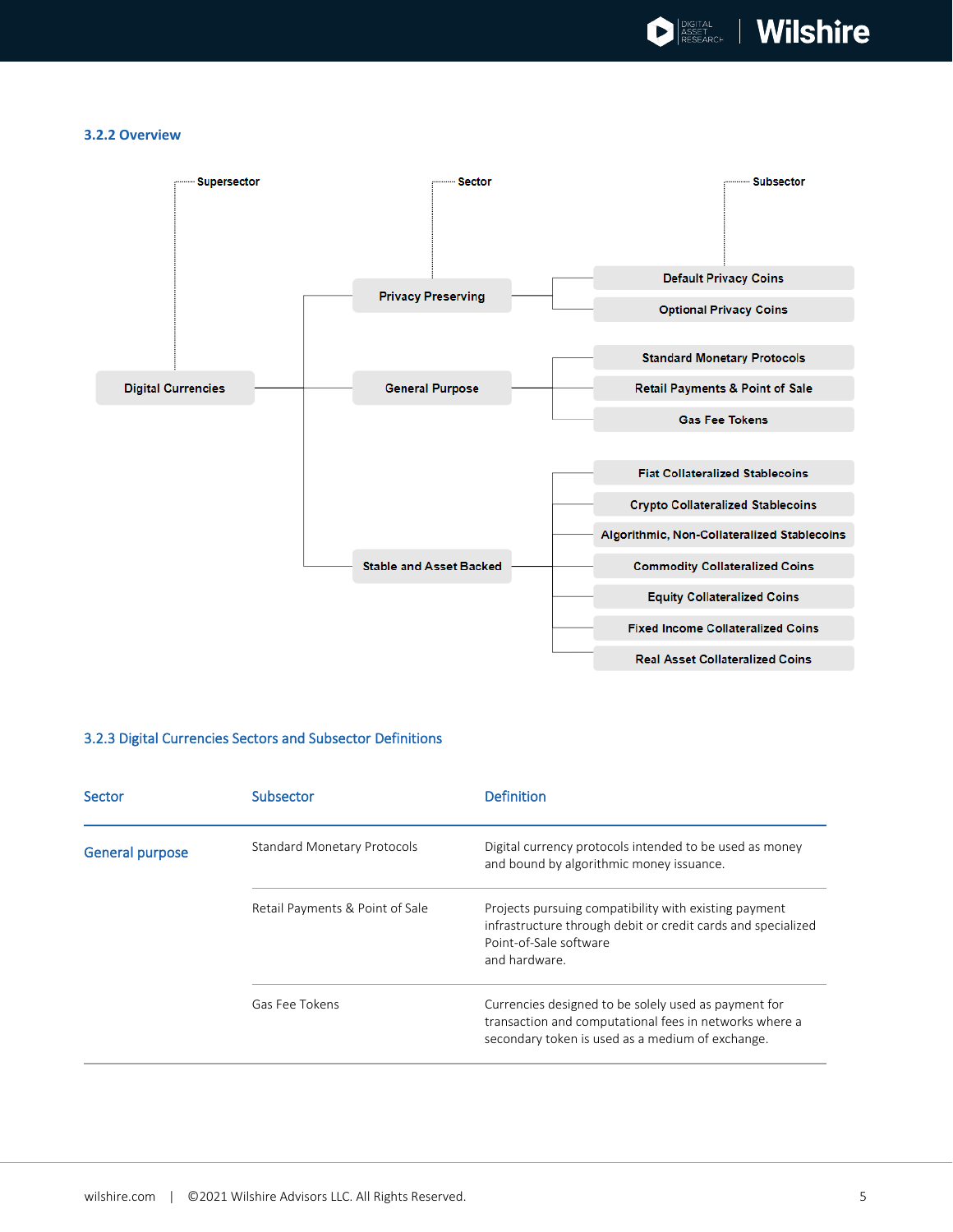| <b>Privacy-Preserving</b>        | Default Privacy Coins                          | Digital currency protocols where private transactions occur<br>by default.                                                                                                                               |
|----------------------------------|------------------------------------------------|----------------------------------------------------------------------------------------------------------------------------------------------------------------------------------------------------------|
|                                  | <b>Optional Privacy Coins</b>                  | Digital currency protocols whereby both pseudonymous<br>and anonymous transactions are enabled by default,<br>allowing users to decide whenever to transact privately.                                   |
| <b>Stable &amp; Asset Backed</b> | Fiat Collateralized Stablecoins                | Stablecoins backed by a pool of fiat collateral held by a<br>centralized custodian.                                                                                                                      |
|                                  | Crypto Collateralized                          | Stablecoins where collateral is posted in the form of a<br>digital asset, often in a multisignature smart contract that<br>can clawback assets as a result of volatility in the<br>collateralized asset. |
|                                  | Algorithmic, Non-Collateralized<br>Stablecoins | Stablecoins that do not employ a reserve model to<br>guarantee stability, but instead rely on a purely algorithmic<br>system to value the asset on par with fiat currencies using<br>seigniorage shares. |
|                                  | Commodity Collateralized Coins                 | Digital currencies pegged to the value of real-world<br>commodities, such as oil, precious metals and minerals.                                                                                          |
|                                  | <b>Equity Collateralized Coins</b>             | Digital currencies pegged to the value of real-world equity<br>products.                                                                                                                                 |
|                                  | Fixed Income Collateralized Coins              | Digital currencies pegged to the value of real-world fixed<br>income products.                                                                                                                           |
|                                  | Real Asset Collateralized Coins                | Digital currencies pegged to the value of real-world assets<br>such as physical art, property or wine.                                                                                                   |

### <span id="page-5-0"></span>3.3 Computation Platforms Supersector

### <span id="page-5-1"></span>**3.3.1 Definition**

The Computation Platforms Supersector is composed of assets that exist within networks that support highly expressive, Turing-complete smart contracts.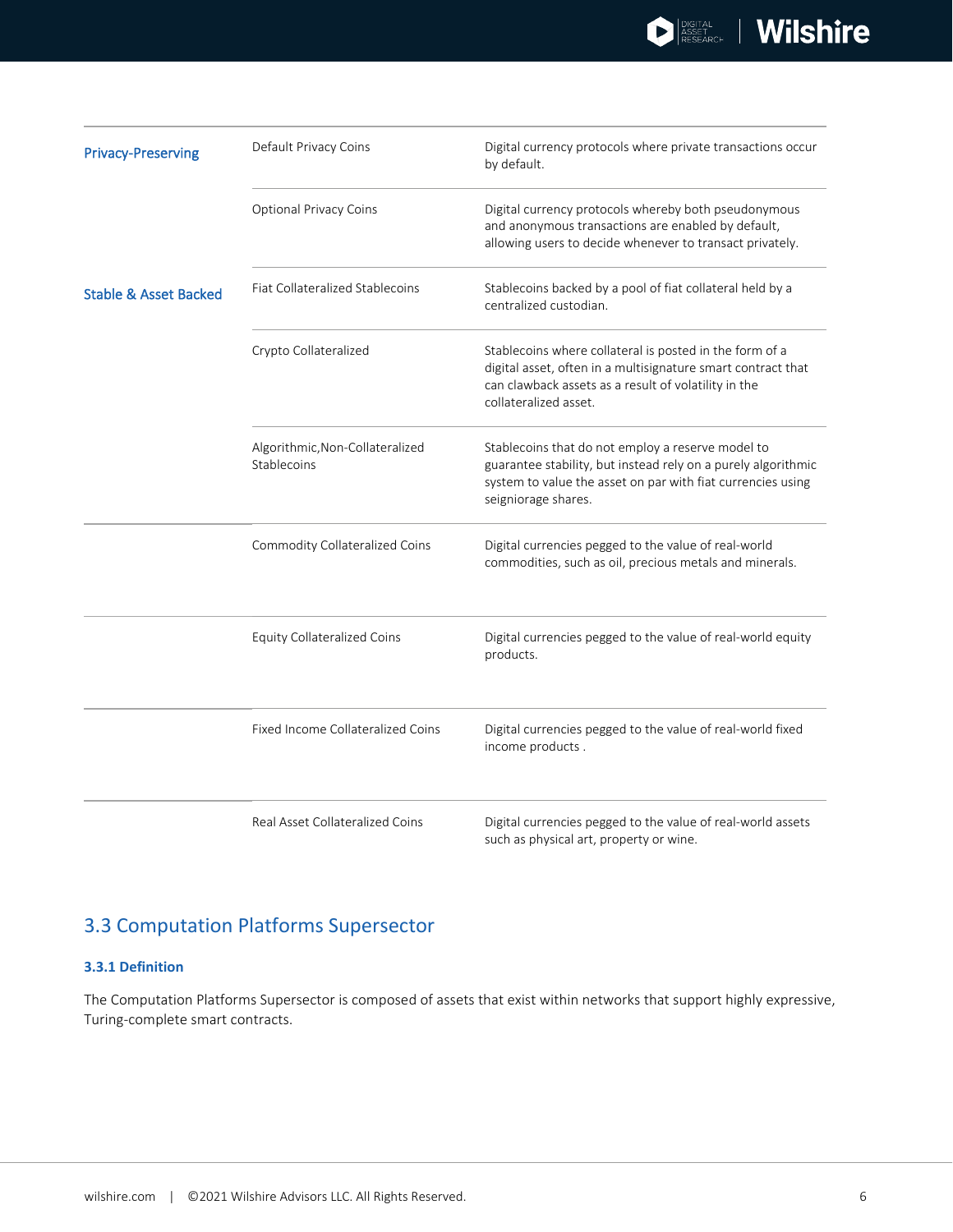#### <span id="page-6-0"></span>**3.3.2 Overview**



#### <span id="page-6-1"></span>**3.3.3 Computation Platforms Sector and Subsector Definitions**

| Sector                    | Subsector                                          | <b>Definition</b>                                                                                                                                    |
|---------------------------|----------------------------------------------------|------------------------------------------------------------------------------------------------------------------------------------------------------|
| <b>Application Tokens</b> | Digital Art, Collectibles &<br>Non-Fungible Tokens | Digitized and cryptographically-bound ownership rights to<br>both real world and digital assets, often in the form of<br>Non-Fungible Tokens (NFTs). |
|                           | <b>Gaming Services</b>                             | Projects pursuing tokenized casinos and<br>gambling applications.                                                                                    |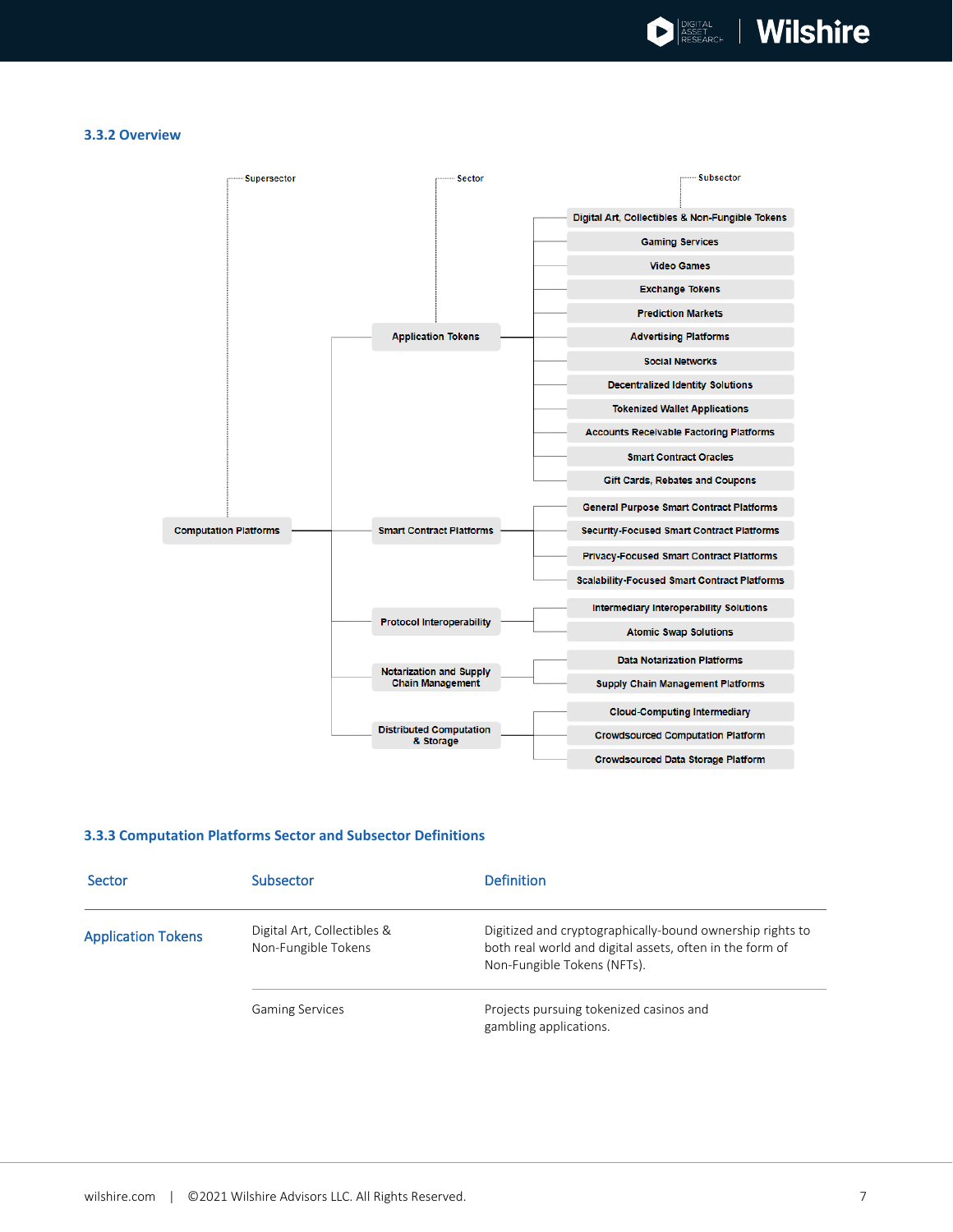| Video Games                      | Projects pursuing tokenized video games that allow players<br>to use digital tokens to wager bets, exchange skins, and<br>purchase in-game services.                                                                                                |                                                                                                                                                                                                                                                                                                                                                                                                                                                                                          |
|----------------------------------|-----------------------------------------------------------------------------------------------------------------------------------------------------------------------------------------------------------------------------------------------------|------------------------------------------------------------------------------------------------------------------------------------------------------------------------------------------------------------------------------------------------------------------------------------------------------------------------------------------------------------------------------------------------------------------------------------------------------------------------------------------|
|                                  | Exchange Tokens<br><b>Prediction Markets</b><br><b>Advertising Platforms</b><br>Social Networks<br>Decentralized Identity Solutions<br>Tokenized Wallet Applications<br>Accounts Receivable Factoring<br>Platforms<br><b>Smart Contract Oracles</b> | Tokens used as trading pairs, liquidity providers, IEO<br>and/or listing gateways for centralized and decentralized<br>digital asset spot exchanges.<br>Tokens used to pay for the creation,<br>dispute and/or trading of events listed on prediction<br>markets.                                                                                                                                                                                                                        |
|                                  |                                                                                                                                                                                                                                                     |                                                                                                                                                                                                                                                                                                                                                                                                                                                                                          |
|                                  |                                                                                                                                                                                                                                                     | Projects pursuing tokenized advertising models and ad<br>revenue sharing platforms.                                                                                                                                                                                                                                                                                                                                                                                                      |
|                                  |                                                                                                                                                                                                                                                     | Tokenized social media networks where users employ<br>specific tokens to "like," vote, monetize or reward content.                                                                                                                                                                                                                                                                                                                                                                       |
|                                  |                                                                                                                                                                                                                                                     | Tokenized identity solutions where a user's identity is tied<br>to a specific token and cryptographic identity, or where<br>specialized services such as AML/KYC checks are paid for<br>using the application's token.<br>Wallet applications or browsers where through a<br>specialized token users can source access to different<br>applications.<br>Applications where enterprise users can tokenize and<br>factor accounts receivable to source liquidity in a short<br>time-frame. |
|                                  |                                                                                                                                                                                                                                                     |                                                                                                                                                                                                                                                                                                                                                                                                                                                                                          |
|                                  |                                                                                                                                                                                                                                                     |                                                                                                                                                                                                                                                                                                                                                                                                                                                                                          |
|                                  |                                                                                                                                                                                                                                                     | Tokens used to report the outcome of events and/or feed<br>data to smart contracts, which then use that information<br>to update their state and/or trigger asset transfers.                                                                                                                                                                                                                                                                                                             |
|                                  | Gift Cards, Rebates and Coupons                                                                                                                                                                                                                     | Projects pursuing the tokenization of gift cards, rebate<br>rewards, and coupons.                                                                                                                                                                                                                                                                                                                                                                                                        |
| <b>Protocol Interoperability</b> | Intermediary Interoperability Solutions                                                                                                                                                                                                             | Tokenized intermediary networks in charge of validating<br>the proof of the existence of one asset, and recreating it in<br>another chain.                                                                                                                                                                                                                                                                                                                                               |
|                                  | Atomic Swap Solutions                                                                                                                                                                                                                               | Protocols that facilitate cross-chain atomic<br>swap exchanges.                                                                                                                                                                                                                                                                                                                                                                                                                          |
|                                  | Data Notarization Platforms                                                                                                                                                                                                                         | Notarization protocols that leverage public blockchains to<br>timestamp general arbitrary data.                                                                                                                                                                                                                                                                                                                                                                                          |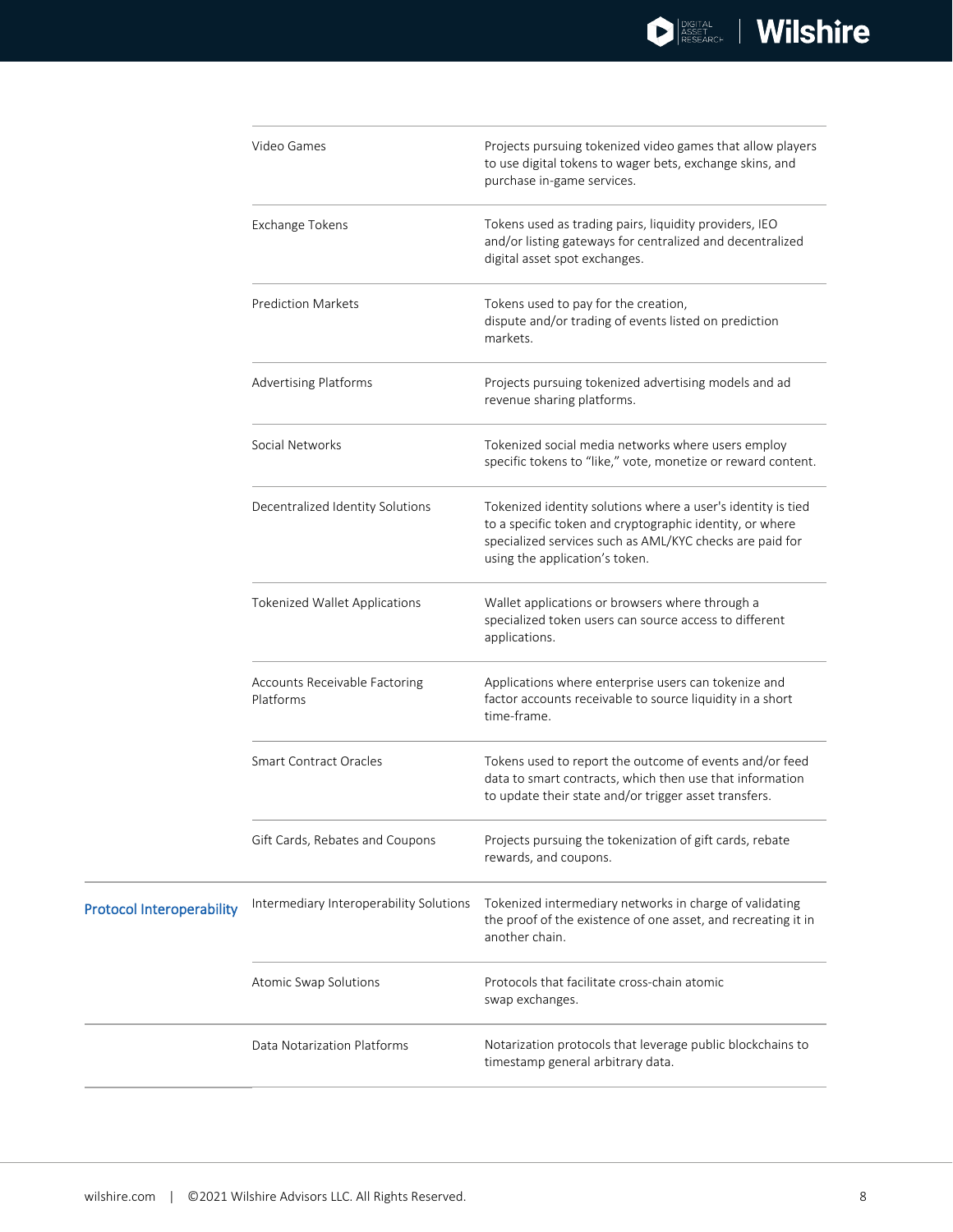| <b>Notarization and Supply</b><br><b>Chain Management</b> | Supply Chain Management Platforms                     | Platforms that aim to use blockchains to provide tamper-<br>proof supply chain management systems.                                                                                                                             |
|-----------------------------------------------------------|-------------------------------------------------------|--------------------------------------------------------------------------------------------------------------------------------------------------------------------------------------------------------------------------------|
| <b>Smart Contract Platforms</b>                           | General Purpose Smart Contract<br>Platforms           | Platforms for the computation and verification of multi-<br>purpose Turing-complete contracts.                                                                                                                                 |
|                                                           | Security-Focused Smart Contract<br>Platforms          | Platforms that provide security-focused, Turing-complete<br>contracts that can be created using functional<br>programming languages with semantics that can be<br>formally verified.                                           |
|                                                           | Privacy-Focused Smart Contract<br>Platforms           | Platforms that provide privacy-focused, Turing-complete<br>contracts that can be executed and verified privately.                                                                                                              |
|                                                           | Scalability-Focused Smart<br><b>Contact Platforms</b> | Platforms that enable smart contracts to be processed and<br>verified in parallel through techniques such as blockchain<br>sharding and centralized database management systems.                                               |
| <b>Distributed Computation</b><br>& Storage               | Cloud-Computing Intermediary                          | Platforms that enable smart contracts and their developers<br>to source centralized cloud-computing resources via a<br>tokenized intermediary.                                                                                 |
|                                                           | Crowdsourced Computation Platform                     | Platforms that enable users to receive passive income<br>by renting unused computational resources, which<br>can then be purchased by smart contract applications<br>and developers.                                           |
|                                                           | Crowdsourced Data Storage Platform                    | Platforms that enable users to receive passive income<br>by renting unused storage space, which can then be<br>purchased by smart contract applications, developers and<br>consumers to store data in a decentralized fashion. |

### <span id="page-8-0"></span>3.4 Financial Instruments Supersector

### <span id="page-8-1"></span>**3.4.1 Definition**

The Financial Instruments Supersector is composed of assets that apply the decentralized properties of digital assets to financial contracts and corporate structures that exist in traditional finance.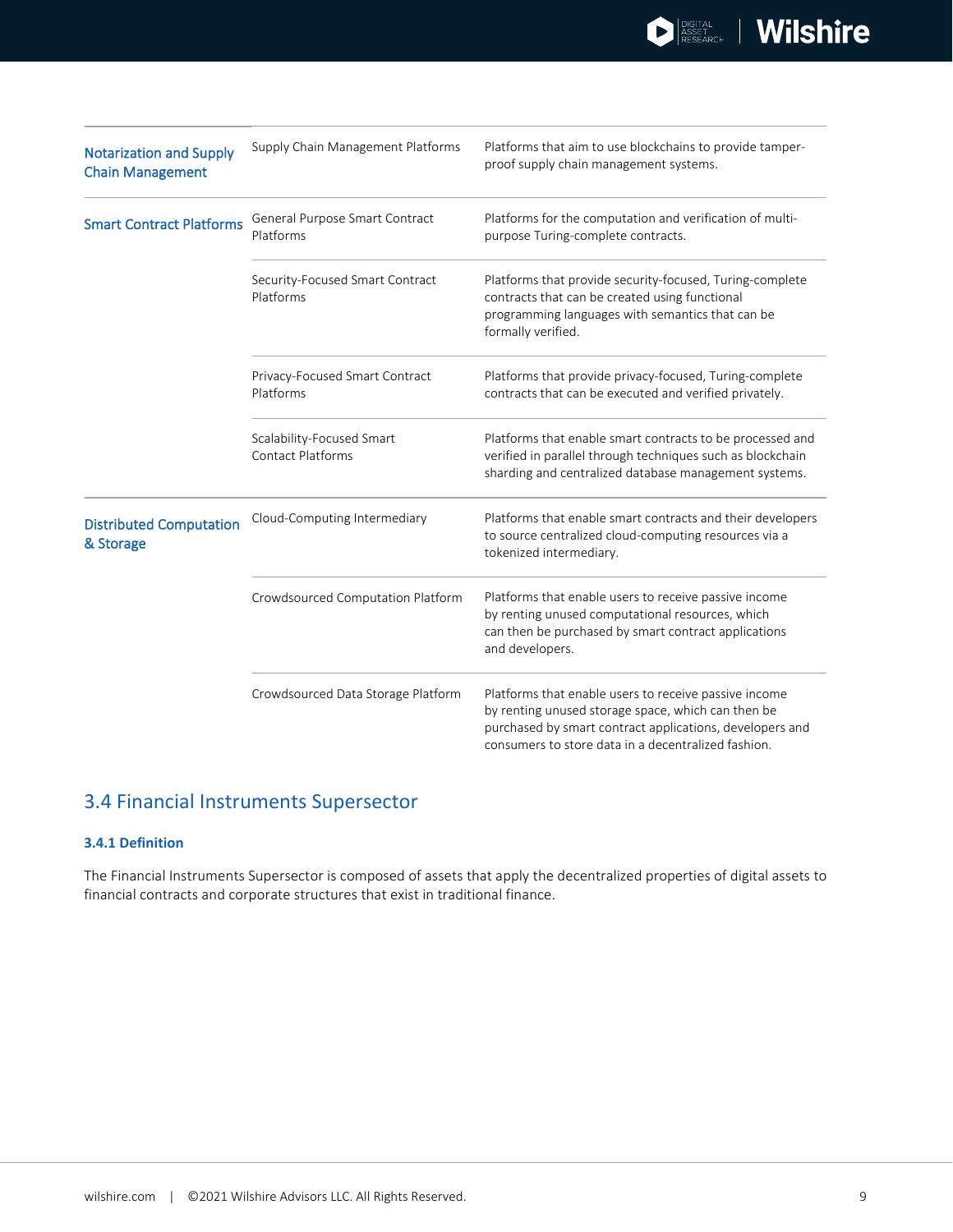#### <span id="page-9-0"></span>**3.4.2 Overview**



#### <span id="page-9-1"></span>**3.4.3 Financial Instruments Sector and Subsector Definitions**

| <b>Sector</b>                                                        | Subsector                                        | <b>Definition</b>                                                                                                                                |
|----------------------------------------------------------------------|--------------------------------------------------|--------------------------------------------------------------------------------------------------------------------------------------------------|
| <b>Staking Instruments</b><br>and Decentralized<br><b>Autonomous</b> | DAO Governance Shares                            | Tokenized shares that grant members of a Decentralized<br>Autonomous Organization units of voting power.                                         |
| <b>Organizations</b>                                                 | <b>Staking Token</b>                             | Tokens for the purpose of time-locking, whereby holders<br>receive passive income by increasing a network's<br>resistance against Sybil attacks. |
| <b>Security Tokens Privacy-</b><br><b>Preserving</b>                 | <b>Tokenized Indexes</b>                         | Tokenized baskets of real-world securities or<br>digital assets.                                                                                 |
|                                                                      | Tokenized Hedge Funds & Venture<br>Capital Funds | Tokenized securities whereby holders have a claim on a<br>fund's performance.                                                                    |
|                                                                      | Tokenized Real Estate & REITs                    | Tokenized securities that represent shares of ownership of<br>a real estate property or Real Estate Investment Trust.                            |
|                                                                      | <b>Tokenized Debt</b>                            | Tokenized debt instruments, P2P loans, and Collateralized<br>Debt Obligations.                                                                   |
|                                                                      | <b>Tokenized Derivatives</b>                     | Tokenized financial derivatives which derive their value<br>from the performance of an underlying asset.                                         |

## <span id="page-9-2"></span>4. Digital Asset Themes

In addition to an asset's taxonomy classification, digital assets can be grouped into themes and subthemes that are centered around certain shared characteristics related to their purpose, utility, asset structure, or other key factors. Unlike in taxonomy classification, an asset can appear in multiple themes or subthemes if it meets the applicable criteria.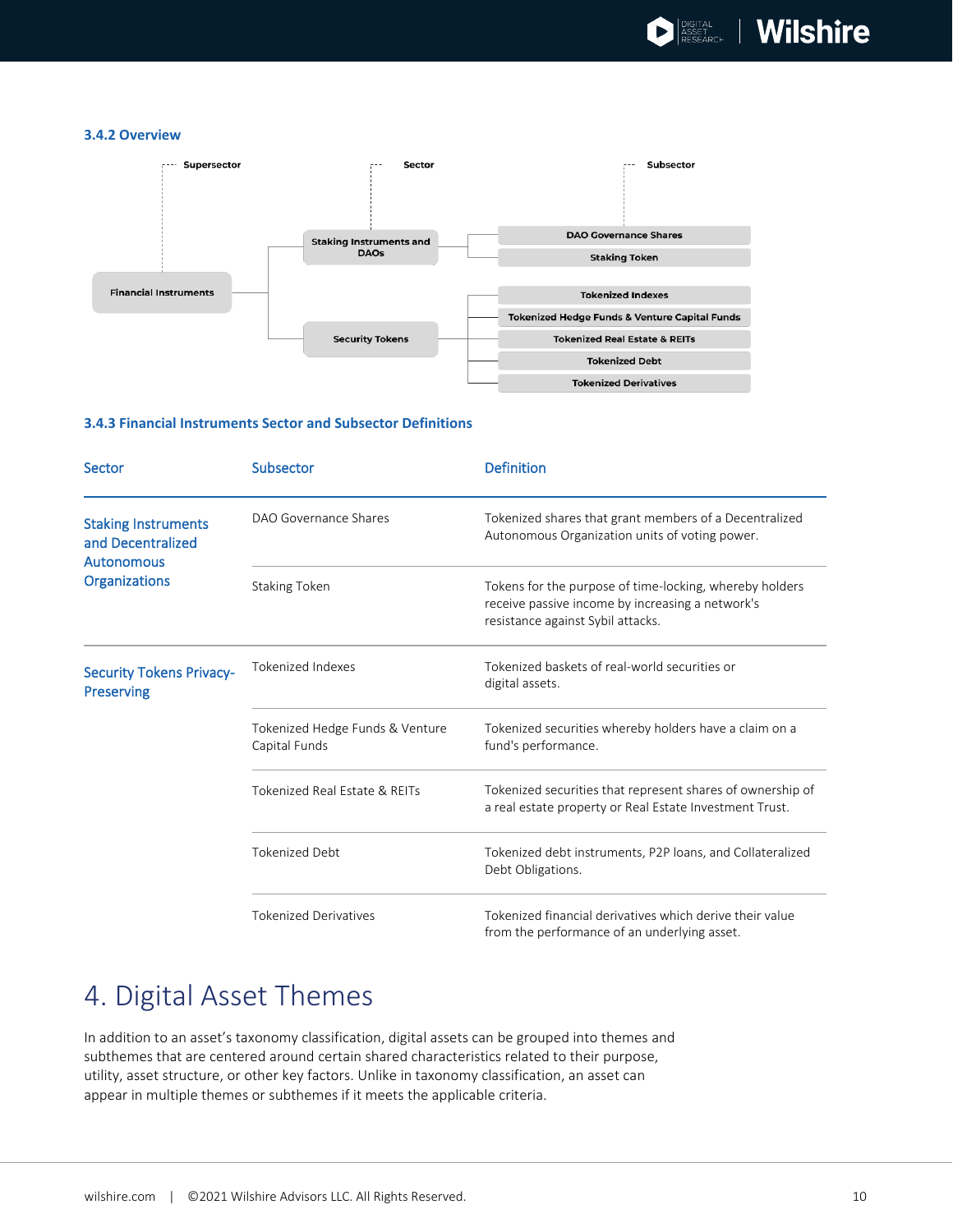### <span id="page-10-0"></span>4.1 Environmentally Focused Theme

The Environmentally Focused theme is centered around assets that aim to achieve more efficient energy usage on a per transaction basis than assets implemented on Proof-of-Work blockchains.

To be considered for inclusion in the Environmentally Focused theme, an asset must:

- Use a consensus mechanism known to consume less energy than Proof-of-Work, be implemented on one or more blockchains known to consume less energy than Proof-of-Work, or be environmentally focused in another notable manner, such as through the use of verifiable clean energy sources for the majority of its energy consumption
- Exist on a public blockchain and trade on spot exchanges that list other crypto assets

Crypto assets that fall within the top 1000 by market capitalization are reviewed quarterly for inclusion in the theme. Other assets may be considered for inclusion on request.

### <span id="page-10-1"></span>4.2 Decentralized Finance (DeFi) Theme

The DeFi theme focuses on assets that disintermediate centralized financial services by utilizing smart contracts on blockchains to apply the decentralized properties of digital assets to activities, including, but not limited to, lending, exchange, and insurance.

To be considered for inclusion in the DeFi theme, an asset must:

- Be primarily intended to replace the functionality of a product or service available in traditional financial services, excluding assets that are primarily intended for usage as a payments token or as a store of value
- Be decentralized, as indicated by factors which may include:
	- o The asset having the majority of its supply outside of the control of insiders such as the asset's treasury, the team or organization leading the project, and investors who back the team or organization leading the project
	- o The asset having the majority of its validator nodes under the control of disparate parties
	- o Other attributes that indicate decentralization, such as a review of blockchain metrics and asset governance structure
- Exist on a public blockchain and trade on spot exchanges that list other crypto assets

Crypto assets that fall within the top 1000 by market capitalization are reviewed quarterly for inclusion in the DeFi theme. Other assets may be considered for inclusion on request.

### <span id="page-10-2"></span>**4.2.1 Automated Market Maker (AMM) Subtheme**

The AMM subtheme includes assets that are used to pay fees on and/or govern trading platforms where an automated algorithm allows users to trade one digital asset for another without the need for a centralized order book mechanism or traditional market maker.

### <span id="page-10-3"></span>**4.2.2 Asset Management Subtheme**

The Asset Management subtheme includes assets that are used to pay fees on and/or govern protocols that provide users with the ability to manage a portfolio of digital assets in a decentralized manner via smart contracts.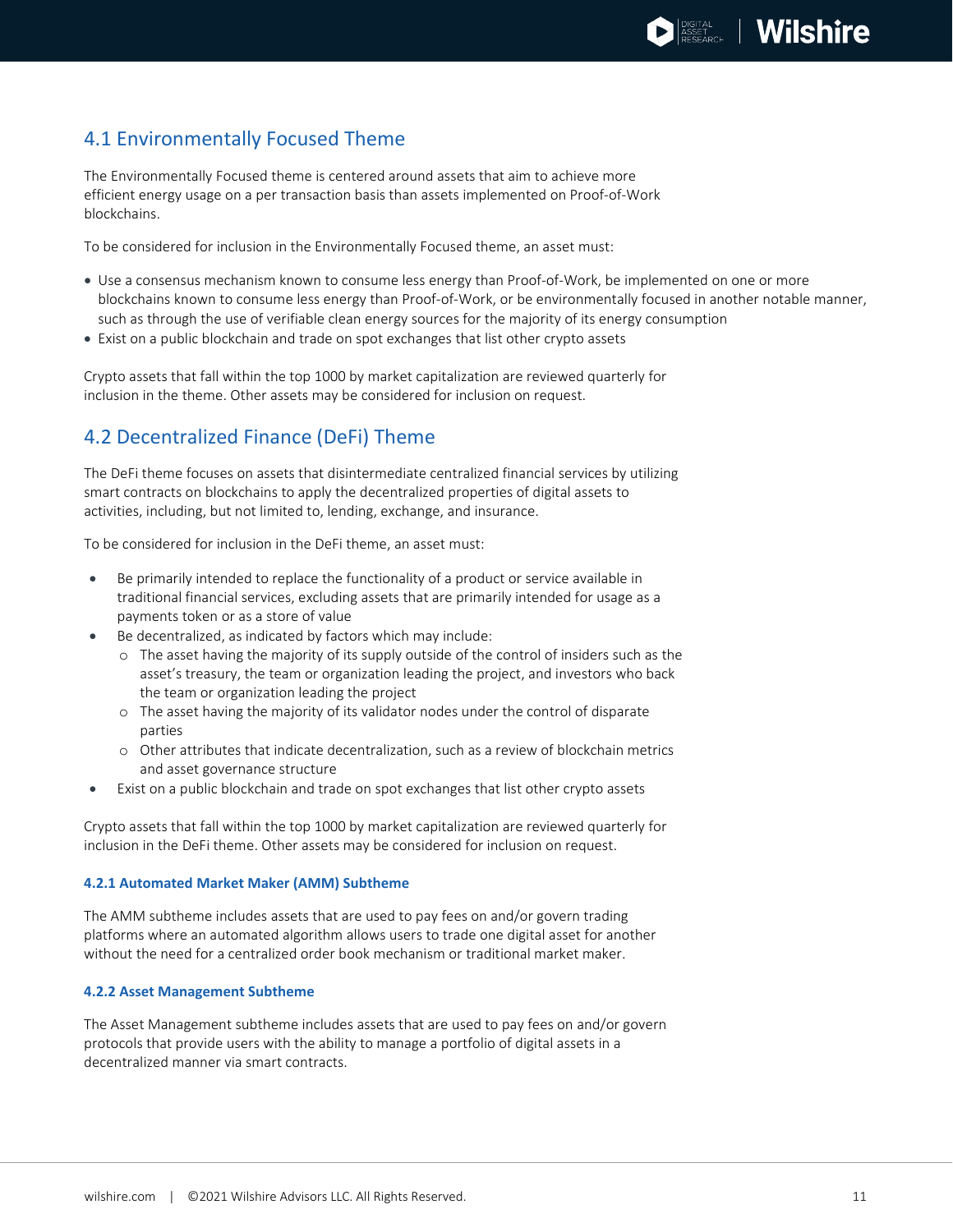#### <span id="page-11-0"></span>**4.2.3 Derivatives Subtheme**

The Derivatives subtheme includes assets that are used to pay fees on and/or govern protocols that provide users with the ability to execute digital asset derivatives transactions, including, but not limited to, perpetuals, synthetic assets, options, and futures.

### <span id="page-11-1"></span>**4.2.4 Lending & Borrowing Subtheme**

The Lending & Borrowing subtheme includes assets that are used to pay fees on and/or govern protocols which use smart contracts to enable users to:

- Borrow digital assets while utilizing their digital asset holdings as collateral; or
- Lend out their digital asset holdings to earn interest

#### <span id="page-11-2"></span>**4.2.5 Insurance Subtheme**

The Insurance subtheme includes assets that are used to pay fees on and/or govern protocols that offer digital asset insurance coverage; these assets can be used in scenarios where users are insuring their individual assets or by pools/protocols that are seeking insurance coverage.

#### <span id="page-11-3"></span>**4.2.6 Prediction Markets Subtheme**

The Prediction Markets subtheme includes assets that are used to pay fees on and/or govern protocols/platforms that provide users with the ability to predict the outcome of speculative markets and real-world events.

#### <span id="page-11-4"></span>**4.2.7 Yield Aggregator Subtheme**

The Yield Aggregator subtheme includes assets that are used to pay fees on and/or govern protocols/platforms that provide users with the ability to generate yield on their digital assets through mechanisms that require the user to lock their capital, including, but not limited to, yield farming.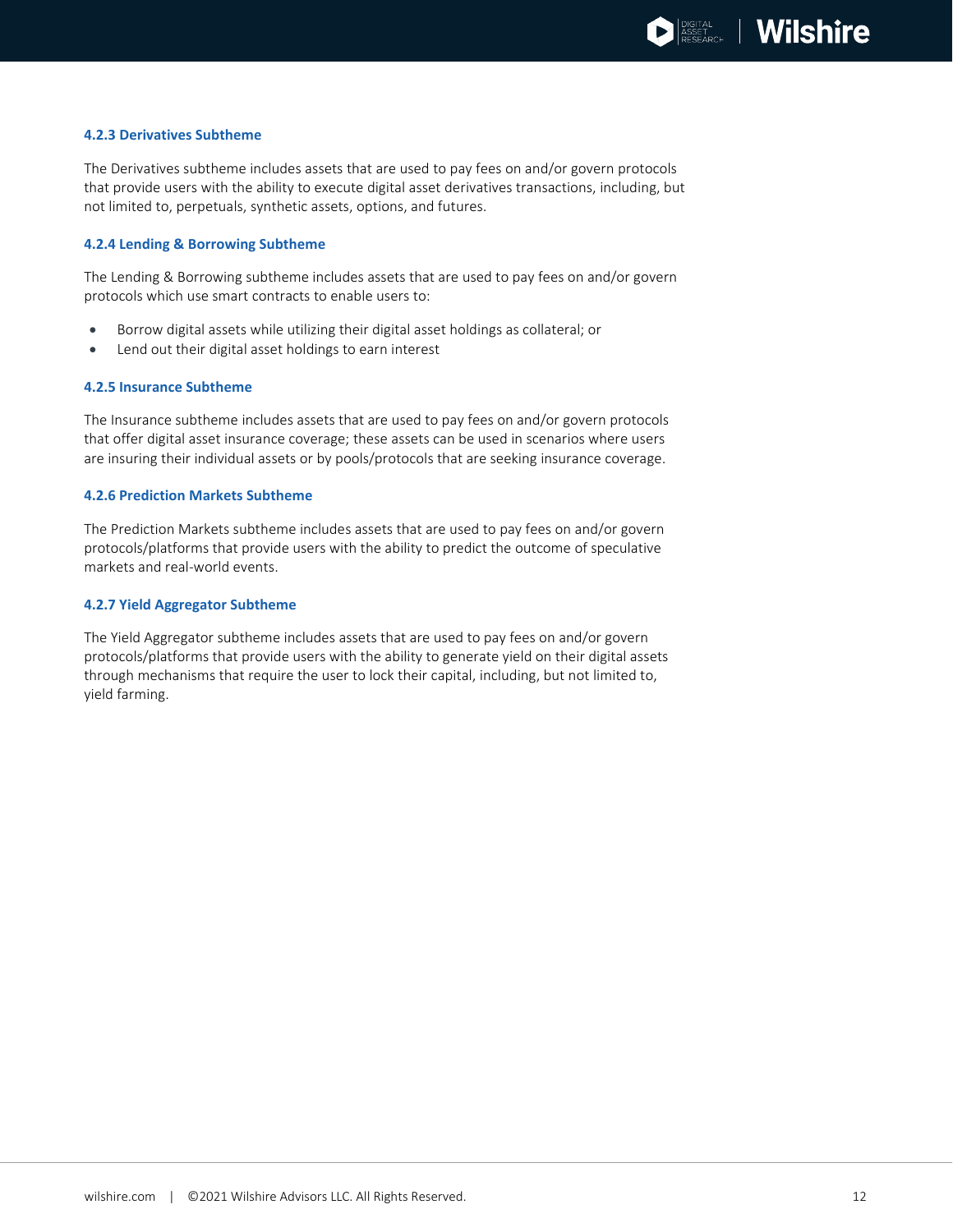## <span id="page-12-0"></span>Appendix A: Changelog

Substantive changes to DATS are tracked in the table below.

| <b>Version</b> | Change                                                       | <b>Description</b>                                                                                                                                                                             |
|----------------|--------------------------------------------------------------|------------------------------------------------------------------------------------------------------------------------------------------------------------------------------------------------|
| 0.3            | Taxonomy Themes introduced                                   | Taxonomy Themes were added to the document                                                                                                                                                     |
| 0.4            | Classification process added                                 | The token classification process was added in the<br>Industry Taxonomy and Taxonomy Theme Classification<br>Process section                                                                    |
| 0.4            | Taxonomy Theme descriptions updated                          | The Taxonomy Theme descriptions were updated to<br>describe the factors considered when evaluating assets<br>for theme inclusion                                                               |
| 0.5            | Digital Currencies supersector changes<br>and new subsectors | In the Digital Currencies supersector, the Commodity<br>Backed Coins subsector was moved to the Stable and<br>Asset Backed sector and was renamed to Commodity<br><b>Collateralized Coins.</b> |
|                |                                                              | Also, Equity Collateralized Coins, Fixed Income<br>Collateralized Coins, and Real Asset Collateralized Coins<br>were added as new subsectors under the Stable and<br>Asset Backed sector.      |